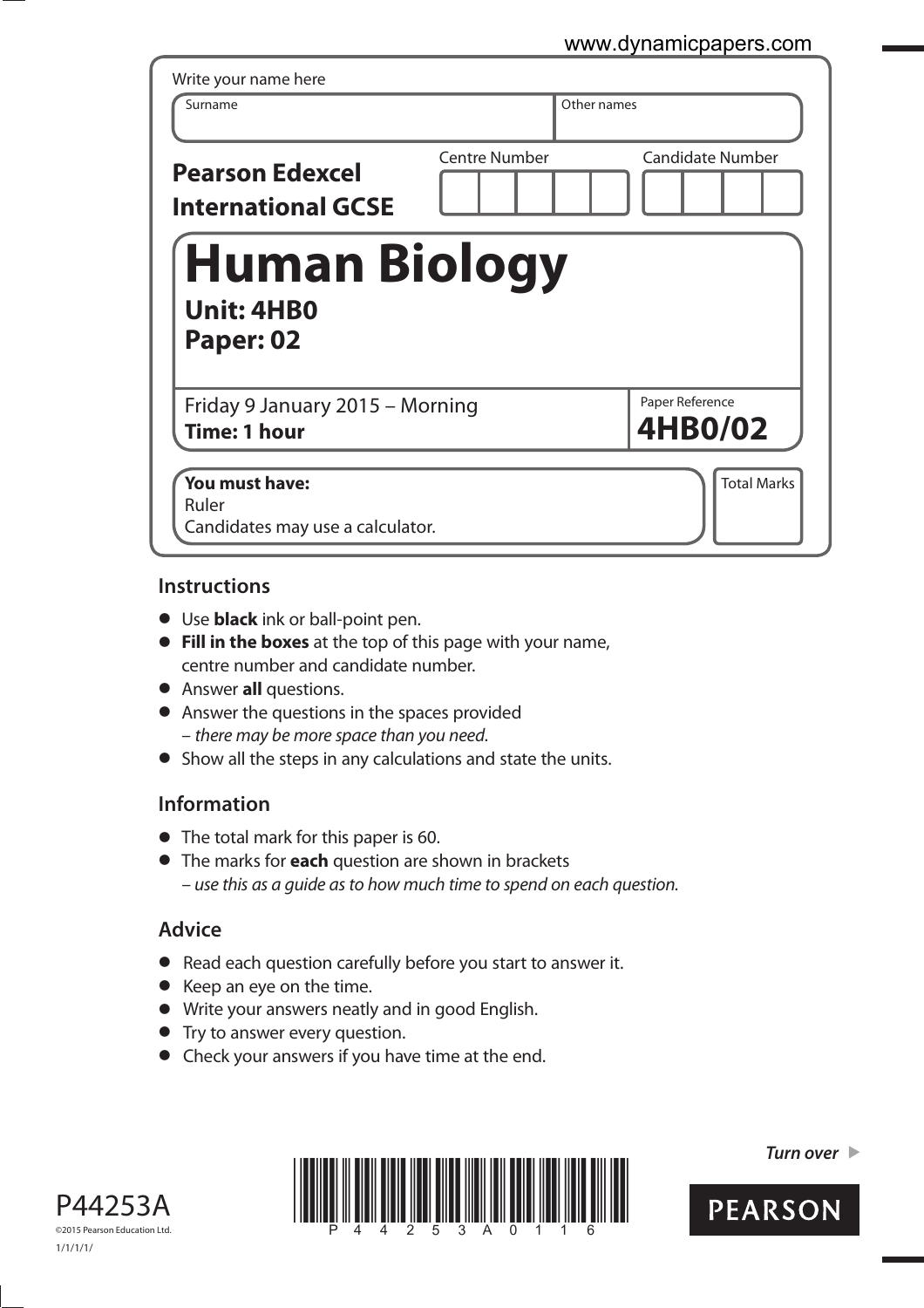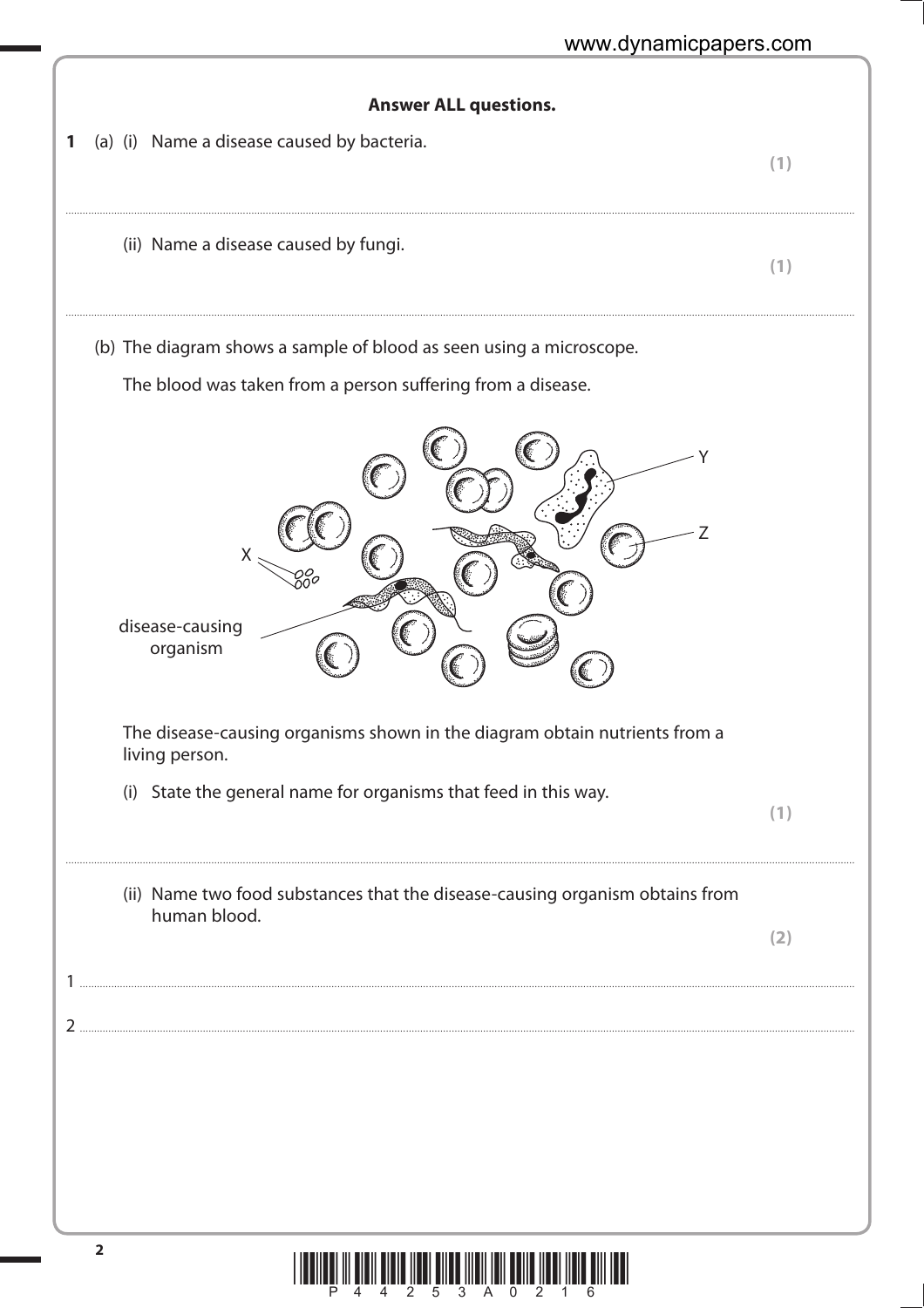| (iii) Name the structures labelled Y and Z.                    | (2) |
|----------------------------------------------------------------|-----|
| (iv) Describe two differences in structure between Y and Z.    | (2) |
|                                                                |     |
| (v) Describe two differences in function between Y and Z.      | (2) |
| (vi) Name blood component X.                                   |     |
| (vii) Describe the role of component X in protecting the body. | (1) |
|                                                                | (3) |
|                                                                |     |
| (Total for Question 1 = 15 marks)                              |     |

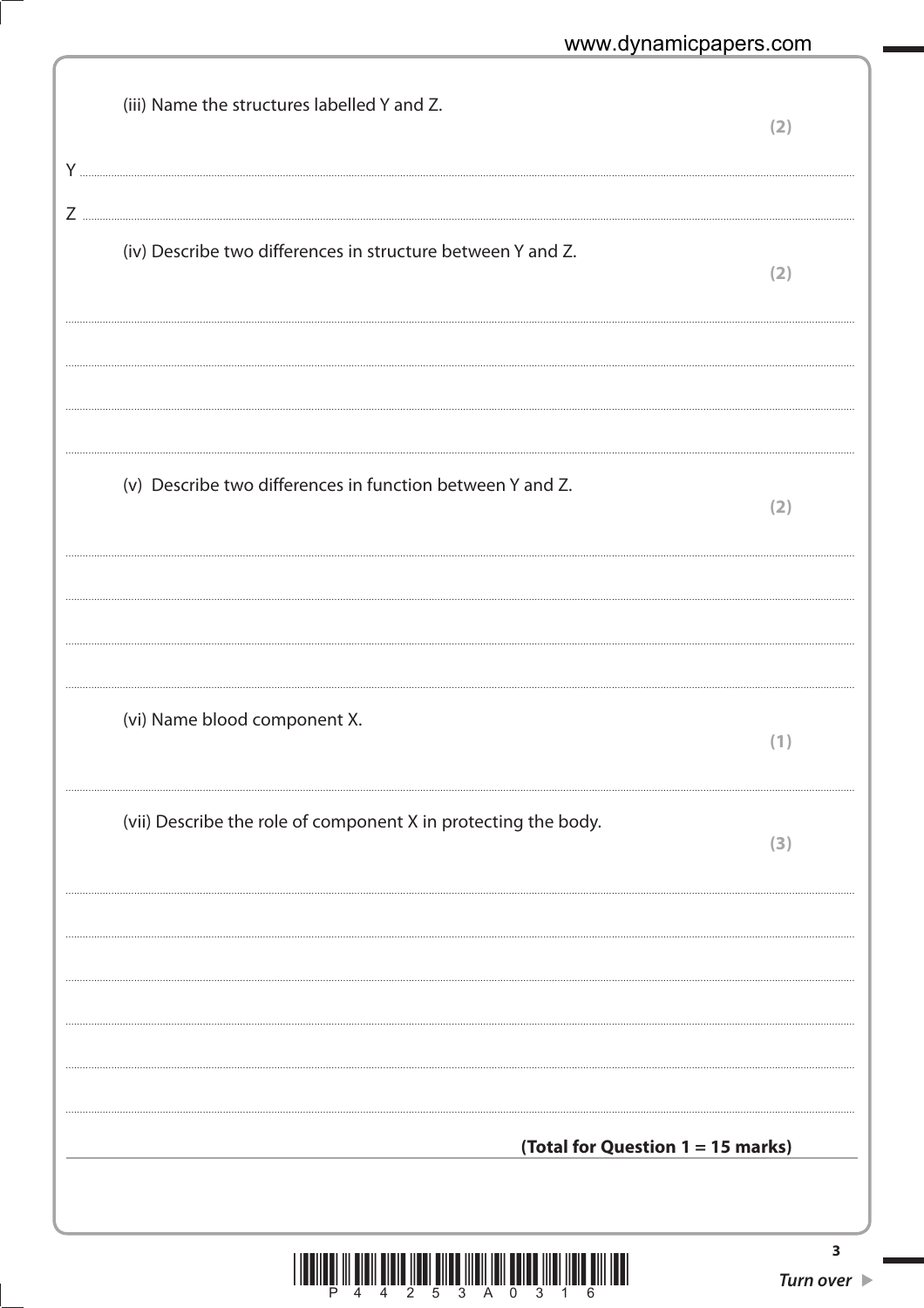2 The diagram shows apparatus used in an investigation of a soil sample containing a large number of bacteria.

The investigation has been in progress for 24 hours

| glass tube<br>original level of liquid<br>cotton thread<br>porous bag containing soil<br>limewater<br>(a) (i) The bacteria produce a gas that reacts with the limewater.                    |     |
|---------------------------------------------------------------------------------------------------------------------------------------------------------------------------------------------|-----|
| Name this gas.                                                                                                                                                                              | (1) |
| (ii) State how you can see that this gas has reacted with the limewater.                                                                                                                    | (1) |
| (b) At the start of the experiment the levels of the liquid in the tube are the same.<br>After 24 hours the levels have changed as shown in the diagram.<br>Suggest why this change occurs. | 4   |
|                                                                                                                                                                                             |     |
|                                                                                                                                                                                             |     |

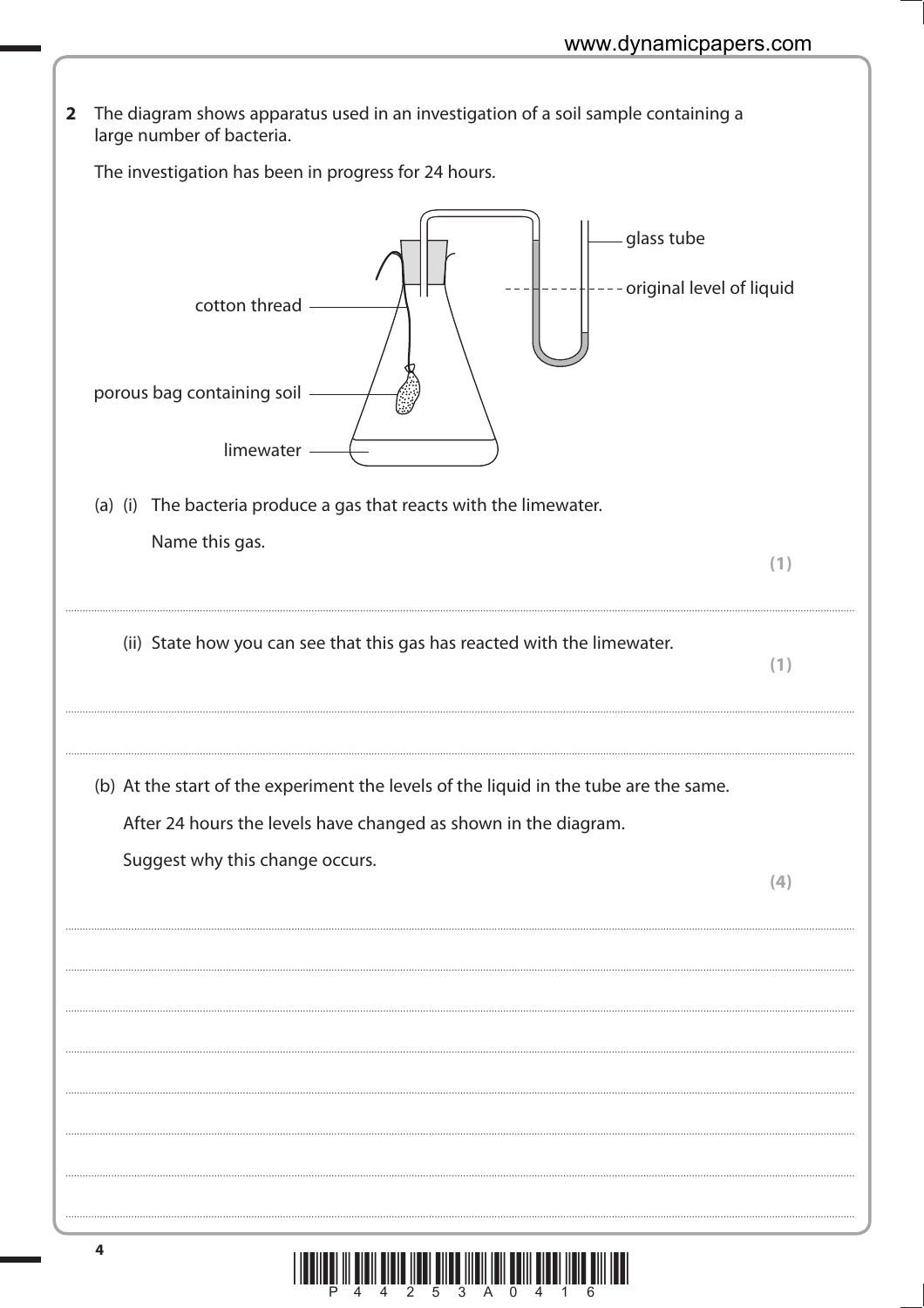| (c) (i) State one variable that should be kept constant during the investigation.                                                                         | (1) |
|-----------------------------------------------------------------------------------------------------------------------------------------------------------|-----|
| (ii) Explain why this variable should be kept constant.                                                                                                   | (2) |
|                                                                                                                                                           |     |
| (d) Describe an experiment to show that it is the action of the bacteria in the soil<br>sample that causes the change in the level of liquid in the tube. | (3) |
|                                                                                                                                                           |     |
|                                                                                                                                                           |     |
|                                                                                                                                                           |     |
| (Total for Question 2 = 12 marks)                                                                                                                         |     |
|                                                                                                                                                           |     |
|                                                                                                                                                           |     |
|                                                                                                                                                           | 5   |

 $\begin{array}{c} \text{if} \ \text{if} \ \text{if} \ \text{if} \ \text{if} \ \text{if} \ \text{if} \ \text{if} \ \text{if} \ \text{if} \ \text{if} \ \text{if} \ \text{if} \ \text{if} \ \text{if} \ \text{if} \ \text{if} \ \text{if} \ \text{if} \ \text{if} \ \text{if} \ \text{if} \ \text{if} \ \text{if} \ \text{if} \ \text{if} \ \text{if} \ \text{if} \ \text{if} \ \text{if} \ \text{if} \ \text{if} \ \text{if} \ \text{if} \ \text{if} \ \text{$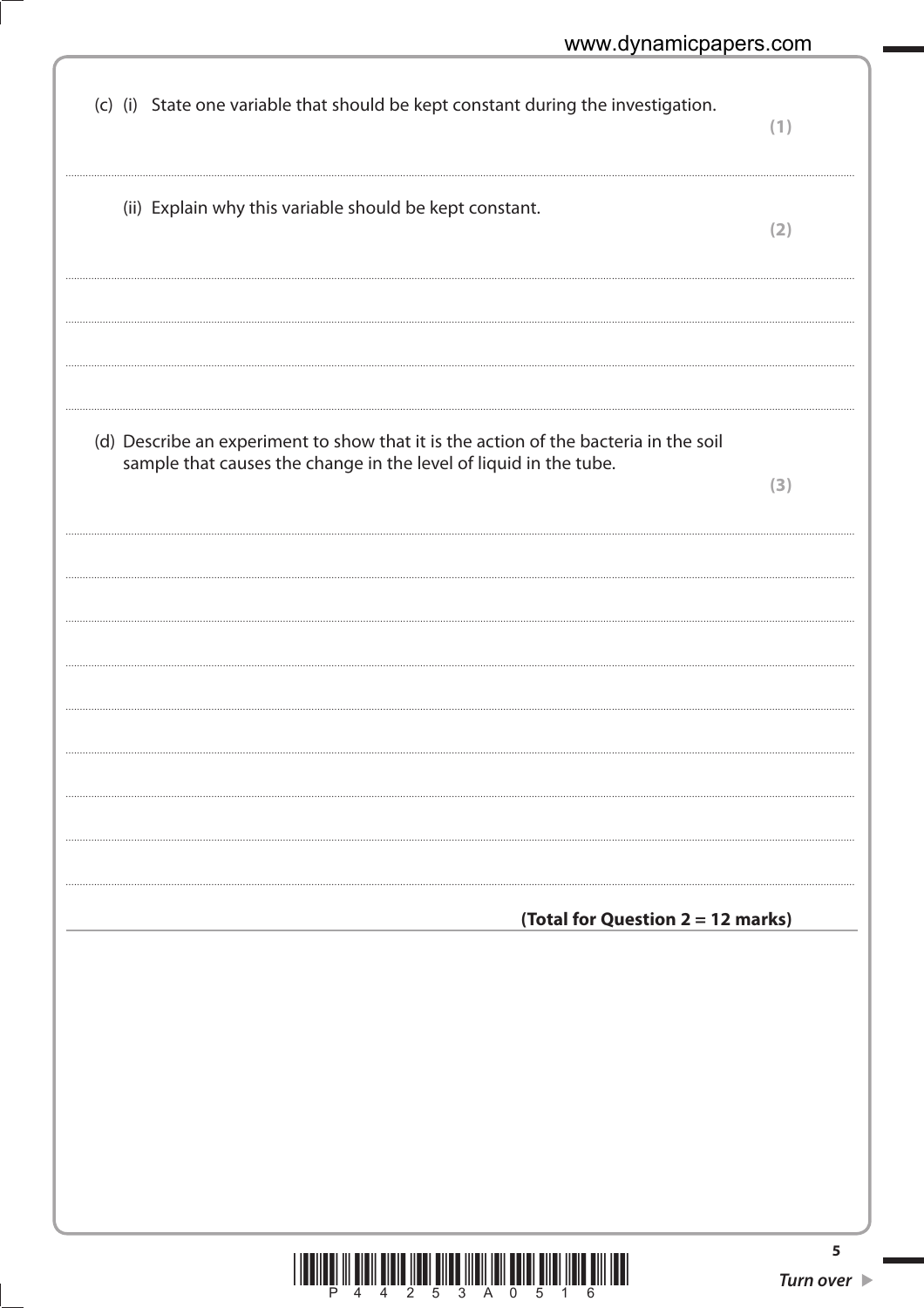| 3 Describe the structure of DNA.                                                                                                                                                                                                                                                                                                                                                                                                                                   |                                  | (8) |
|--------------------------------------------------------------------------------------------------------------------------------------------------------------------------------------------------------------------------------------------------------------------------------------------------------------------------------------------------------------------------------------------------------------------------------------------------------------------|----------------------------------|-----|
|                                                                                                                                                                                                                                                                                                                                                                                                                                                                    |                                  |     |
|                                                                                                                                                                                                                                                                                                                                                                                                                                                                    |                                  |     |
|                                                                                                                                                                                                                                                                                                                                                                                                                                                                    |                                  |     |
|                                                                                                                                                                                                                                                                                                                                                                                                                                                                    |                                  |     |
|                                                                                                                                                                                                                                                                                                                                                                                                                                                                    |                                  |     |
|                                                                                                                                                                                                                                                                                                                                                                                                                                                                    |                                  |     |
|                                                                                                                                                                                                                                                                                                                                                                                                                                                                    |                                  |     |
|                                                                                                                                                                                                                                                                                                                                                                                                                                                                    |                                  |     |
|                                                                                                                                                                                                                                                                                                                                                                                                                                                                    |                                  |     |
|                                                                                                                                                                                                                                                                                                                                                                                                                                                                    |                                  |     |
|                                                                                                                                                                                                                                                                                                                                                                                                                                                                    |                                  |     |
|                                                                                                                                                                                                                                                                                                                                                                                                                                                                    |                                  |     |
|                                                                                                                                                                                                                                                                                                                                                                                                                                                                    |                                  |     |
|                                                                                                                                                                                                                                                                                                                                                                                                                                                                    |                                  |     |
|                                                                                                                                                                                                                                                                                                                                                                                                                                                                    |                                  |     |
|                                                                                                                                                                                                                                                                                                                                                                                                                                                                    |                                  |     |
|                                                                                                                                                                                                                                                                                                                                                                                                                                                                    |                                  |     |
|                                                                                                                                                                                                                                                                                                                                                                                                                                                                    |                                  |     |
|                                                                                                                                                                                                                                                                                                                                                                                                                                                                    |                                  |     |
|                                                                                                                                                                                                                                                                                                                                                                                                                                                                    |                                  |     |
|                                                                                                                                                                                                                                                                                                                                                                                                                                                                    |                                  |     |
|                                                                                                                                                                                                                                                                                                                                                                                                                                                                    | (Total for Question 3 = 8 marks) |     |
| 6<br>$\begin{array}{c} \text{if} \ \text{if} \ \text{if} \ \text{if} \ \text{if} \ \text{if} \ \text{if} \ \text{if} \ \text{if} \ \text{if} \ \text{if} \ \text{if} \ \text{if} \ \text{if} \ \text{if} \ \text{if} \ \text{if} \ \text{if} \ \text{if} \ \text{if} \ \text{if} \ \text{if} \ \text{if} \ \text{if} \ \text{if} \ \text{if} \ \text{if} \ \text{if} \ \text{if} \ \text{if} \ \text{if} \ \text{if} \ \text{if} \ \text{if} \ \text{if} \ \text{$ |                                  |     |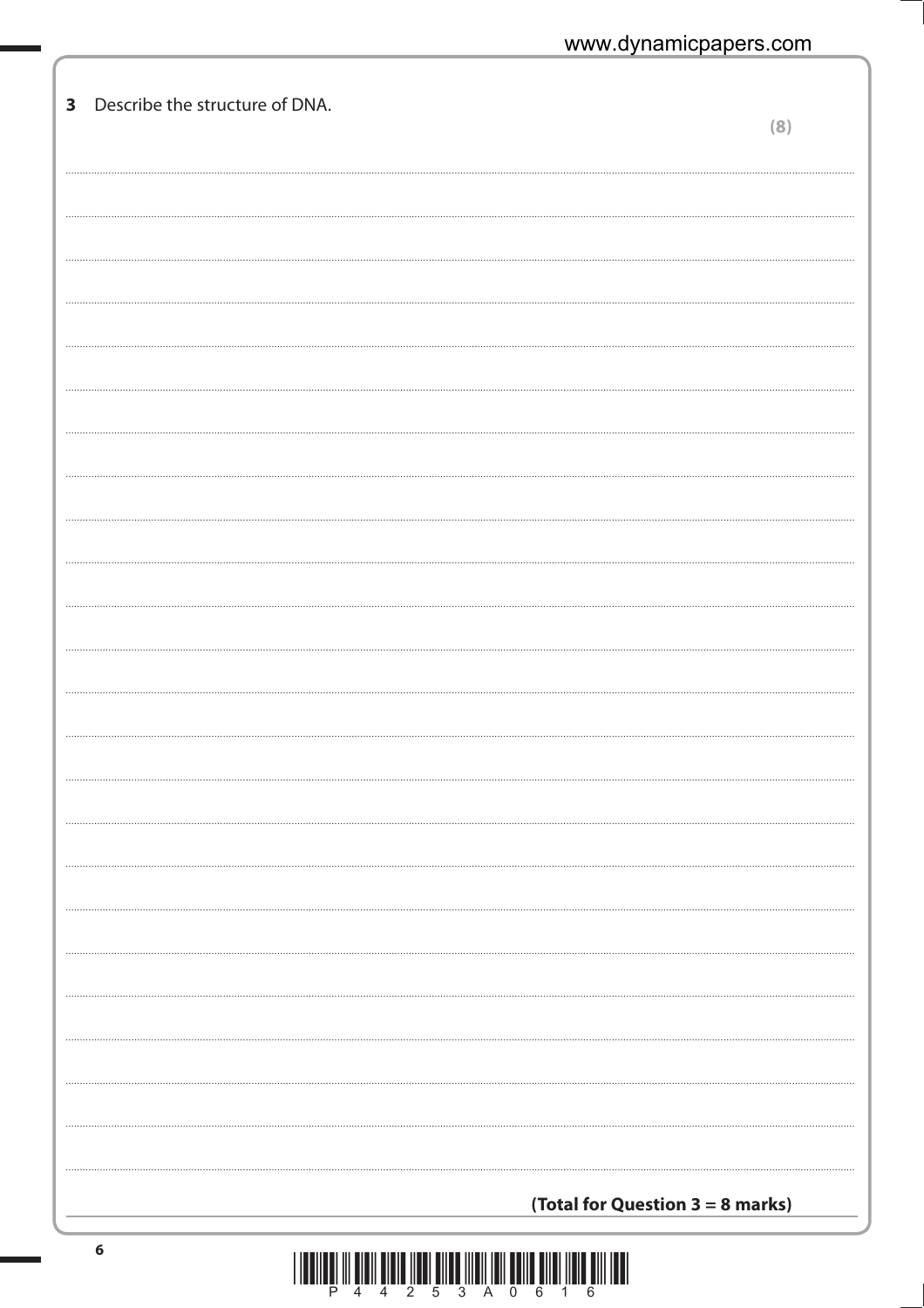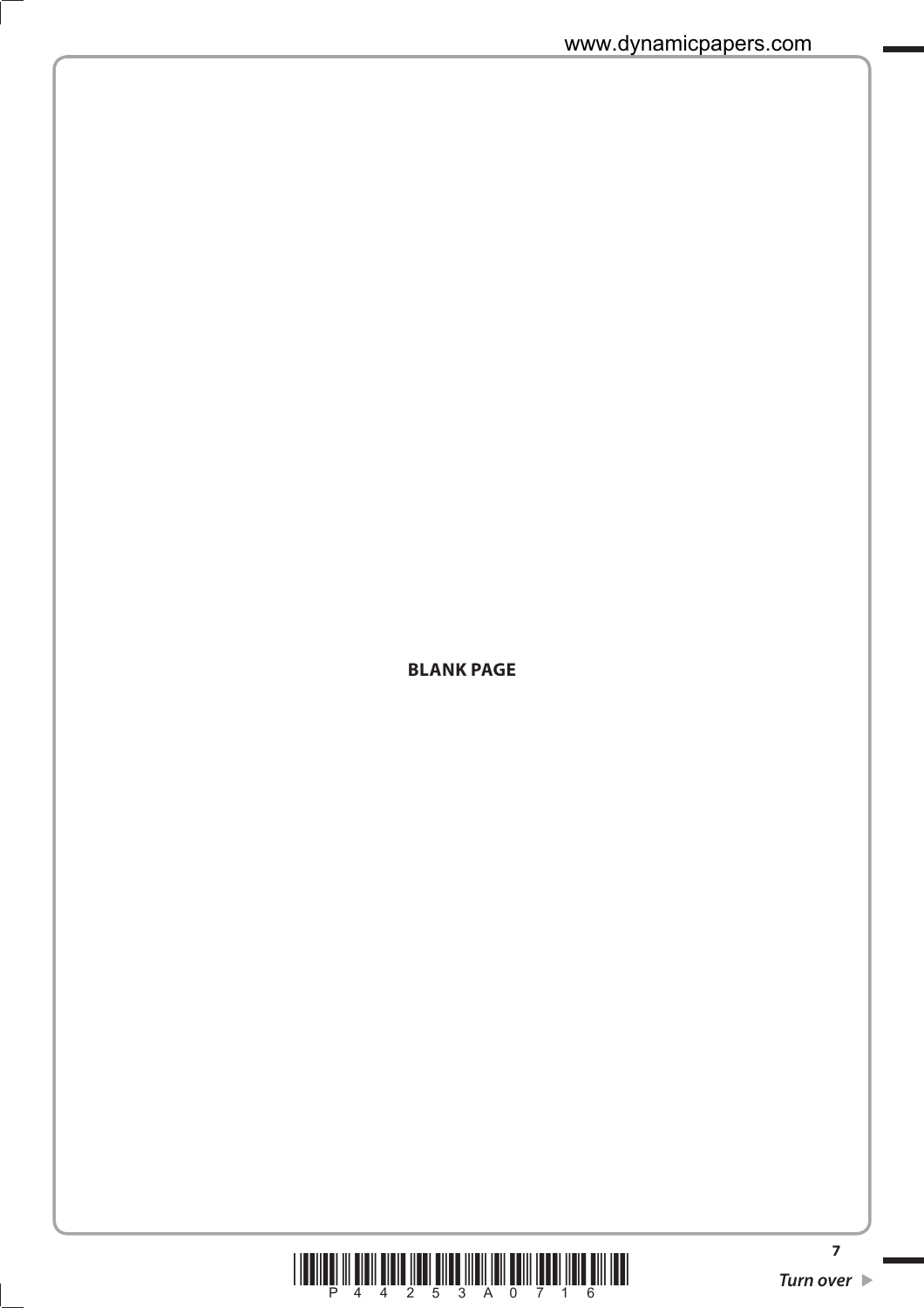| 4 | The inheritance of blood groups is controlled by three alleles, IA, IB and IO<br><sup>14</sup> and <sup>18</sup> are codominant, but both are dominant over <sup>10</sup> |     |
|---|---------------------------------------------------------------------------------------------------------------------------------------------------------------------------|-----|
|   | These alleles are not sex-linked.                                                                                                                                         |     |
|   | (a) Explain what is meant by the term codominant.                                                                                                                         | (2) |
|   |                                                                                                                                                                           |     |
|   | (b) Explain what is meant by the term sex-linked.                                                                                                                         | (2) |
|   |                                                                                                                                                                           |     |
|   | (c) A man is blood group A and his wife is blood group B. They have four children,<br>each with a different blood group.                                                  |     |
|   | Draw a genetic diagram to show the inheritance of blood group in this family.                                                                                             | (4) |
|   |                                                                                                                                                                           |     |
|   |                                                                                                                                                                           |     |
|   |                                                                                                                                                                           |     |
|   |                                                                                                                                                                           |     |
|   |                                                                                                                                                                           |     |
|   | $\mathbf{R}$                                                                                                                                                              |     |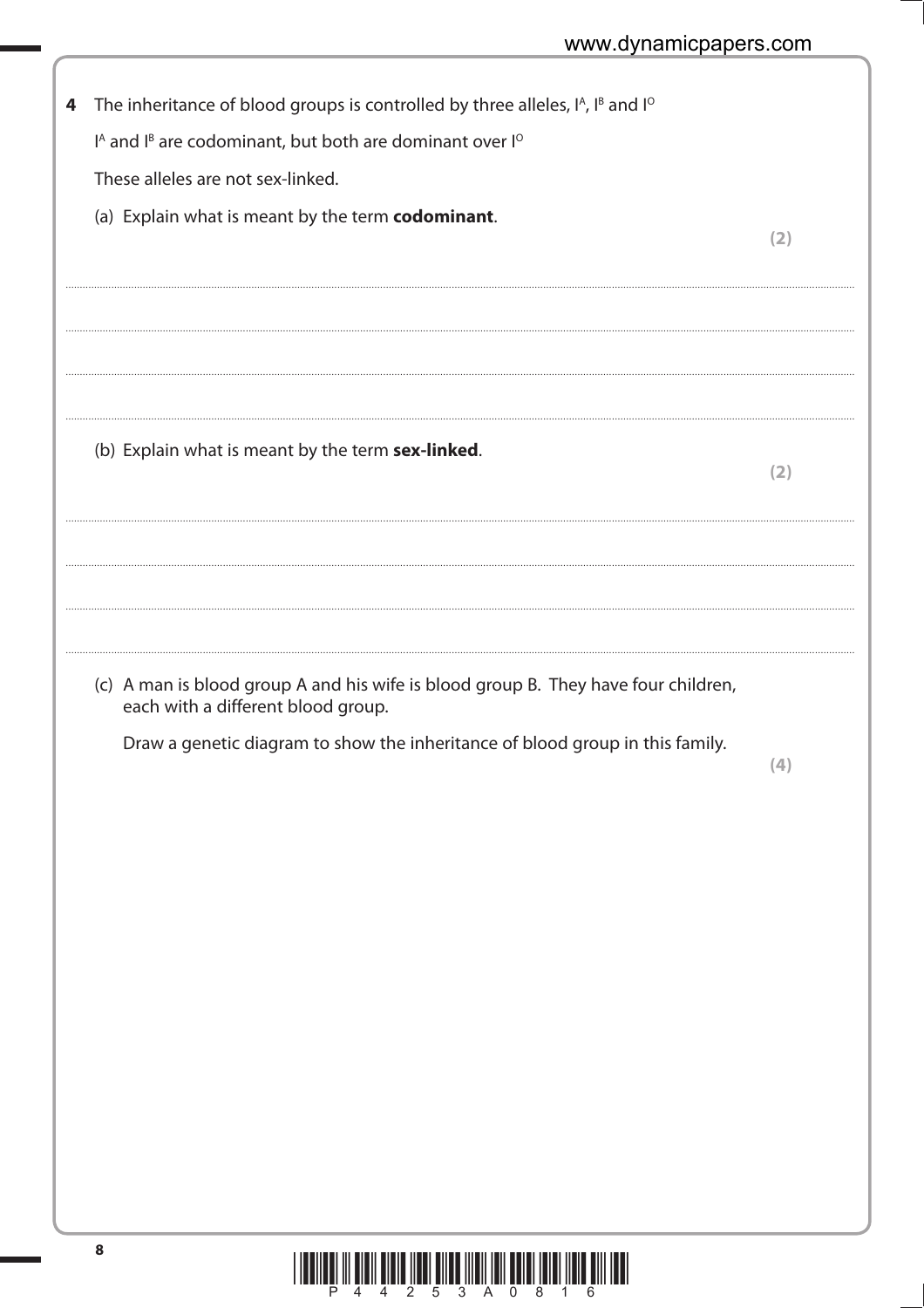| (d) The man and his wife have a fifth child.                          |                                   |
|-----------------------------------------------------------------------|-----------------------------------|
| What is the probability that this child will be blood group O?<br>(i) |                                   |
| (ii) What is the probability that this child will be a boy?           |                                   |
|                                                                       | (Total for Question 4 = 10 marks) |

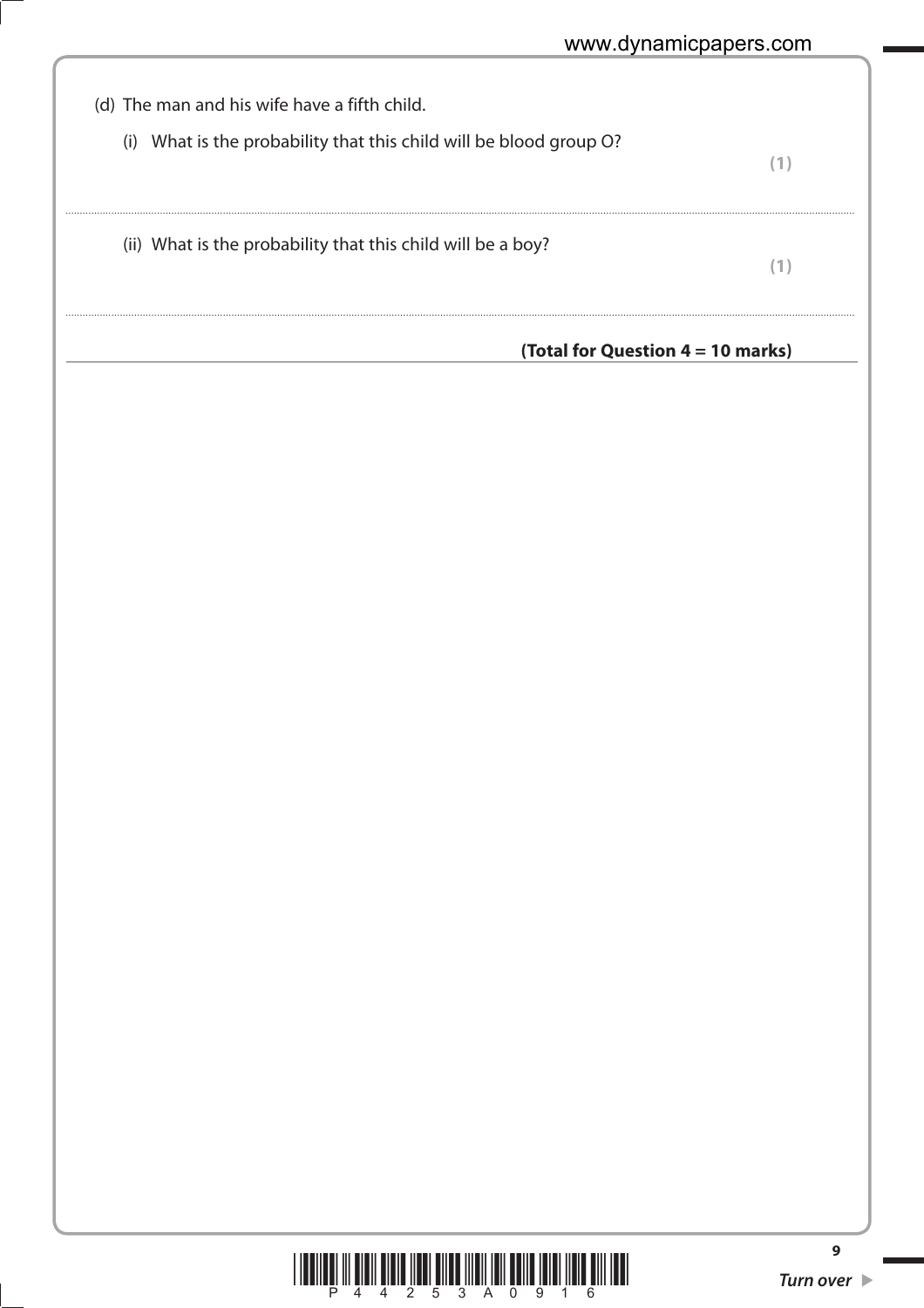**5** The diagram shows structures of the human digestive system. These structures are represented with letters A to I.



(a) The table lists functions of the human digestive system.

 For each of the functions listed, select the letter that links the function to its correct structure.

The first one has been done for you.

**(5)**

| <b>Function</b>                         | <b>Structure</b> |
|-----------------------------------------|------------------|
| stores faeces                           |                  |
| stores bile                             |                  |
| absorbs water from undigested food      |                  |
| absorbs the products of digestion       |                  |
| begins the process of protein digestion |                  |
| produces urea                           |                  |

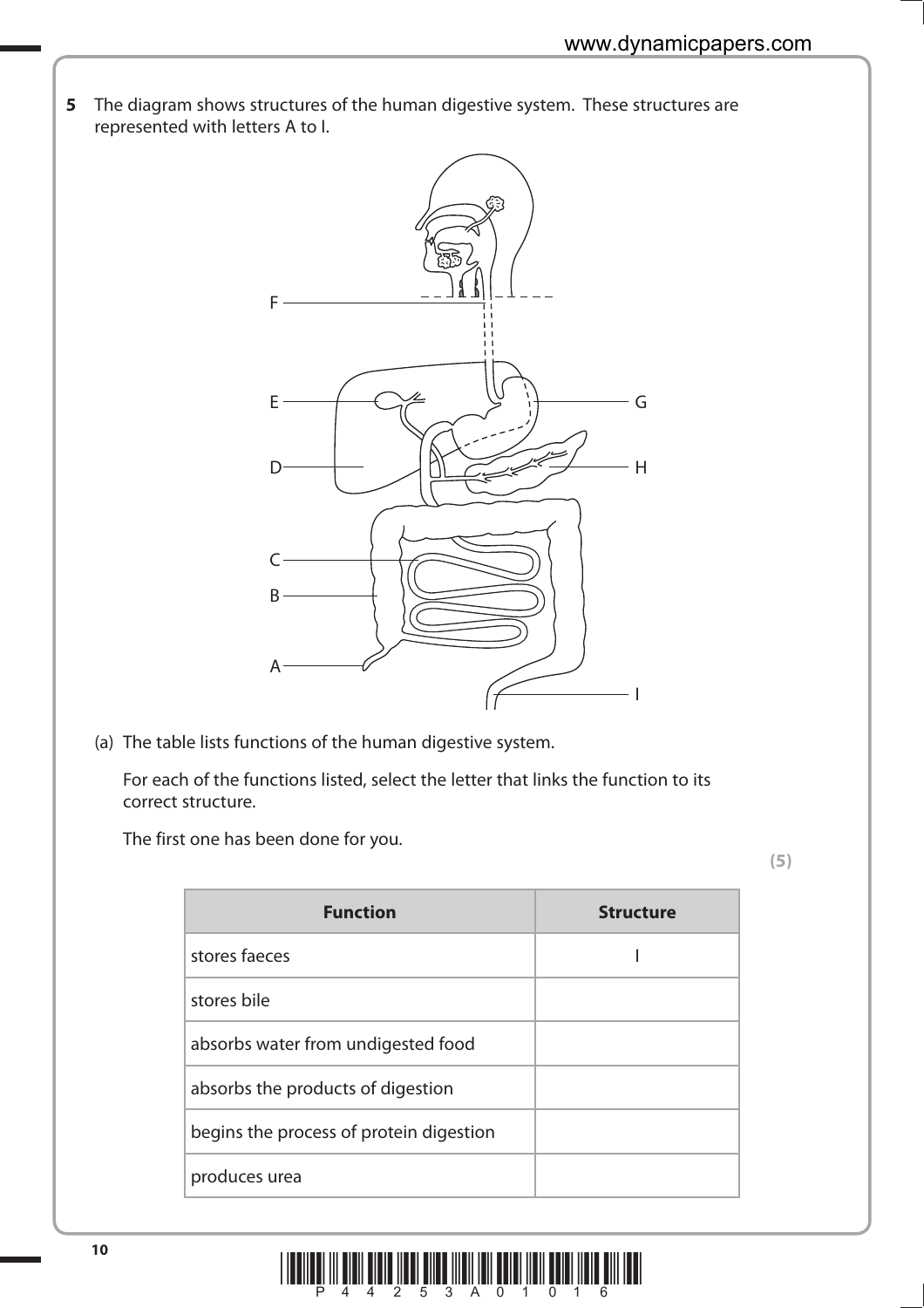| (b) Describe how food moves along tube F after it has been swallowed. | (3) |
|-----------------------------------------------------------------------|-----|
|                                                                       |     |
|                                                                       |     |
|                                                                       |     |
|                                                                       |     |
| (Total for Question 5 = 8 marks)                                      |     |
|                                                                       |     |
|                                                                       |     |
|                                                                       |     |
|                                                                       |     |
|                                                                       |     |
|                                                                       |     |
|                                                                       |     |
|                                                                       |     |
|                                                                       |     |
|                                                                       |     |
|                                                                       |     |
|                                                                       |     |
|                                                                       |     |
|                                                                       |     |

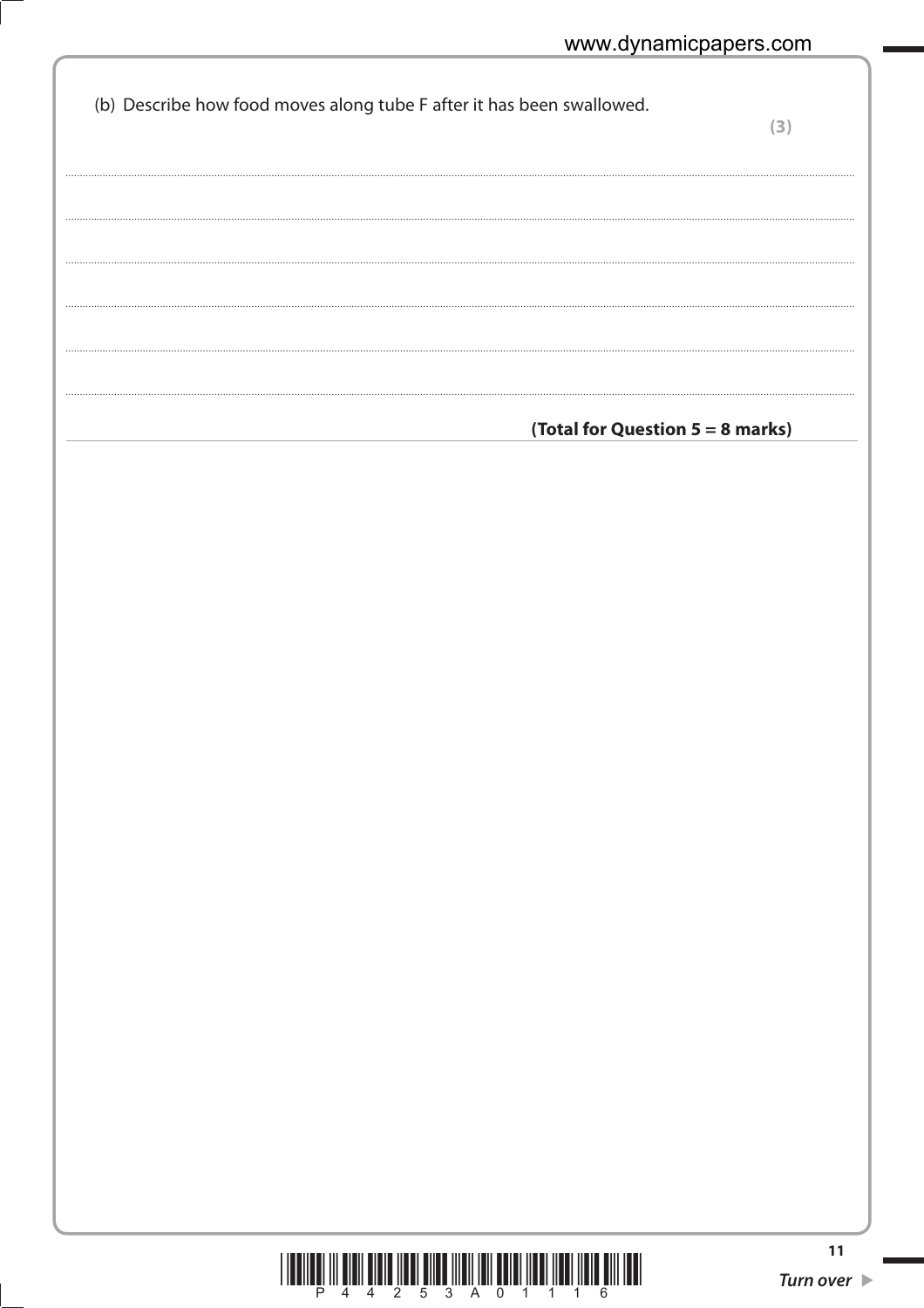6 The diagram shows a piece of apparatus used to investigate the process of osmosis.

A protein solution was poured into side A and water was poured into side B.

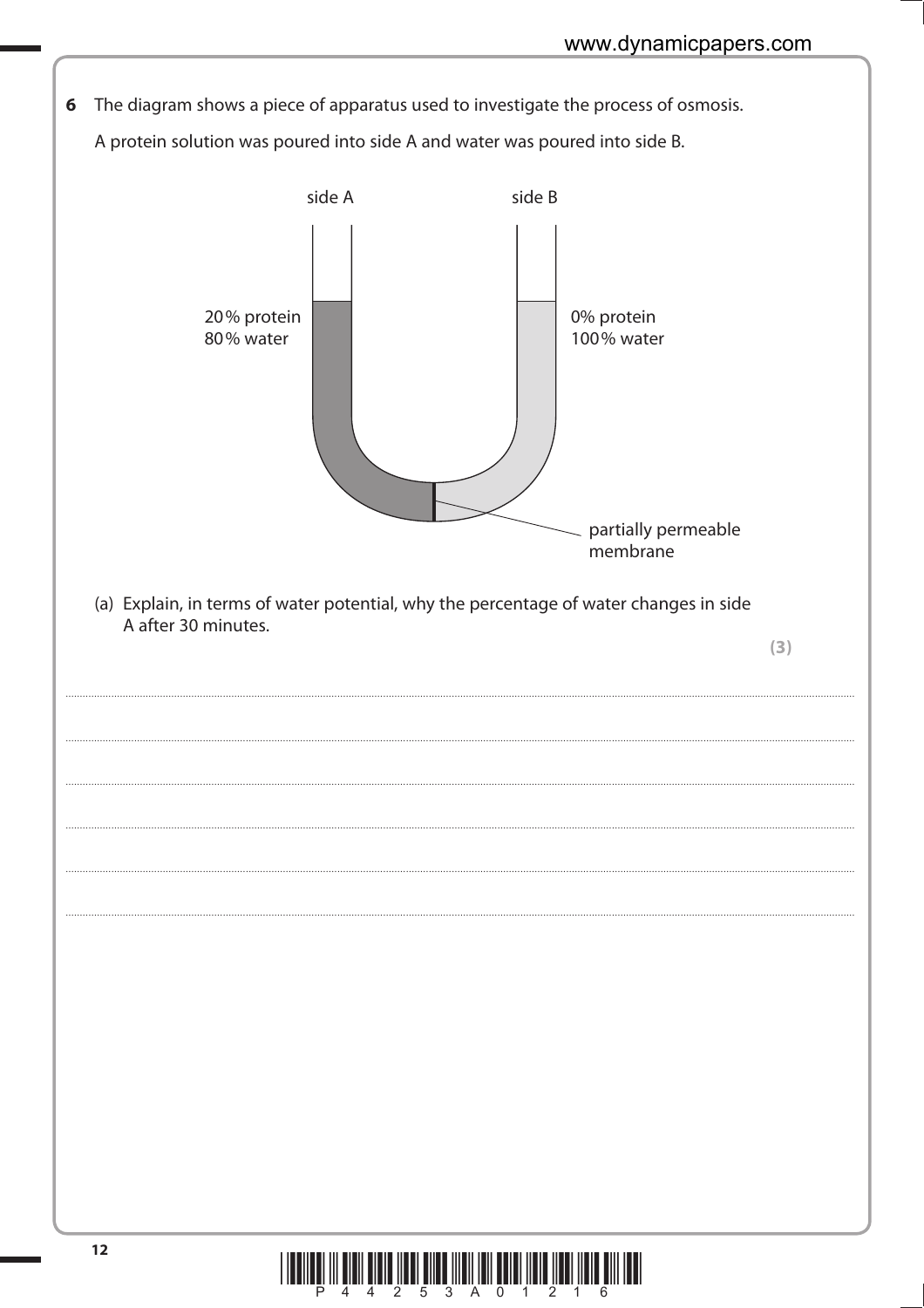| (b) Explain any changes in the percentage of protein in side B after 30 minutes.                             | (2) |
|--------------------------------------------------------------------------------------------------------------|-----|
|                                                                                                              |     |
|                                                                                                              |     |
| (c) Explain any changes in the percentage composition of the protein solution in<br>side A after 30 minutes. | (2) |
|                                                                                                              |     |
|                                                                                                              |     |
|                                                                                                              |     |
| (Total for Question 6 = 7 marks)                                                                             |     |
| <b>TOTAL FOR PAPER = 60 MARKS</b>                                                                            |     |
|                                                                                                              |     |
|                                                                                                              |     |
|                                                                                                              |     |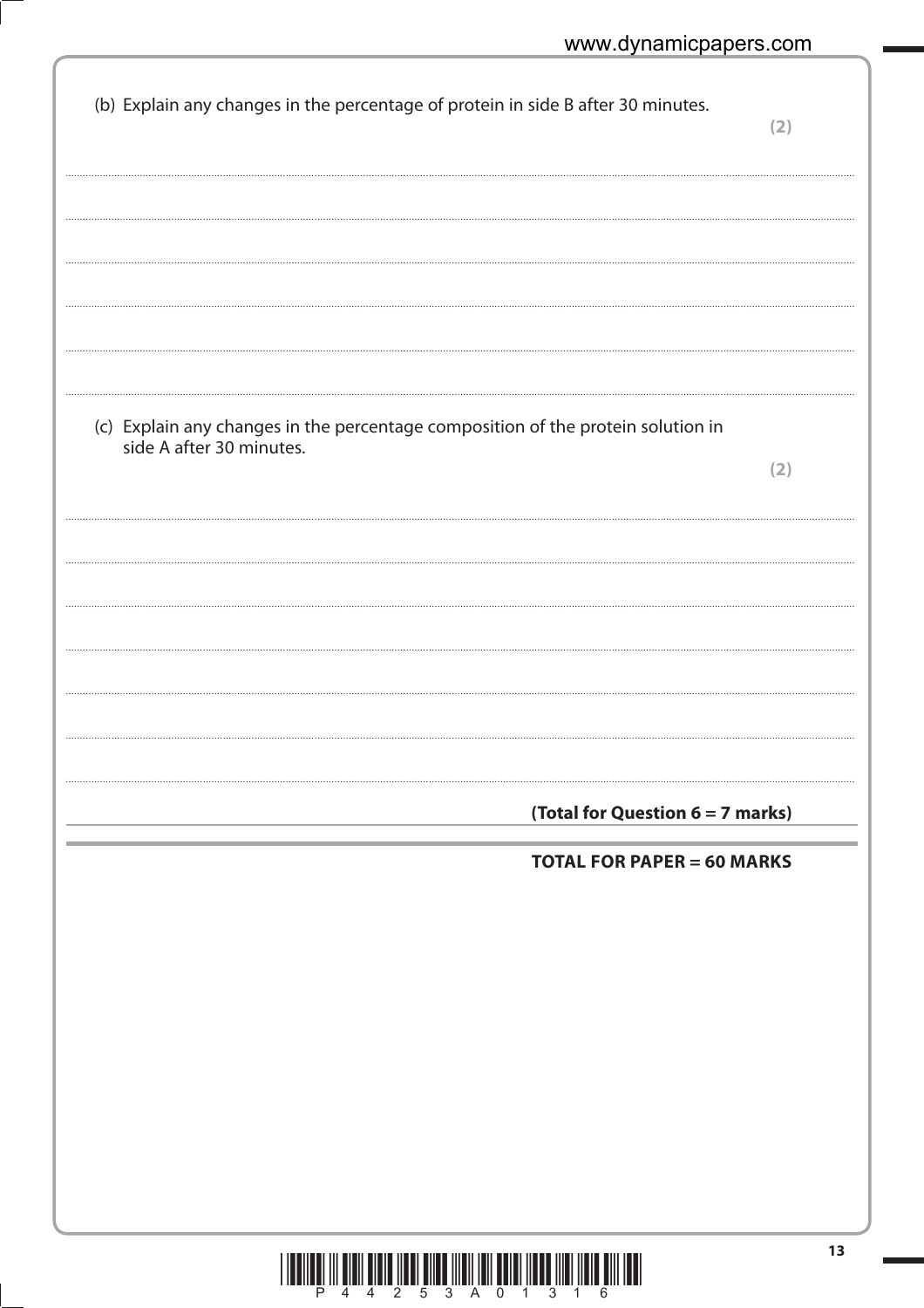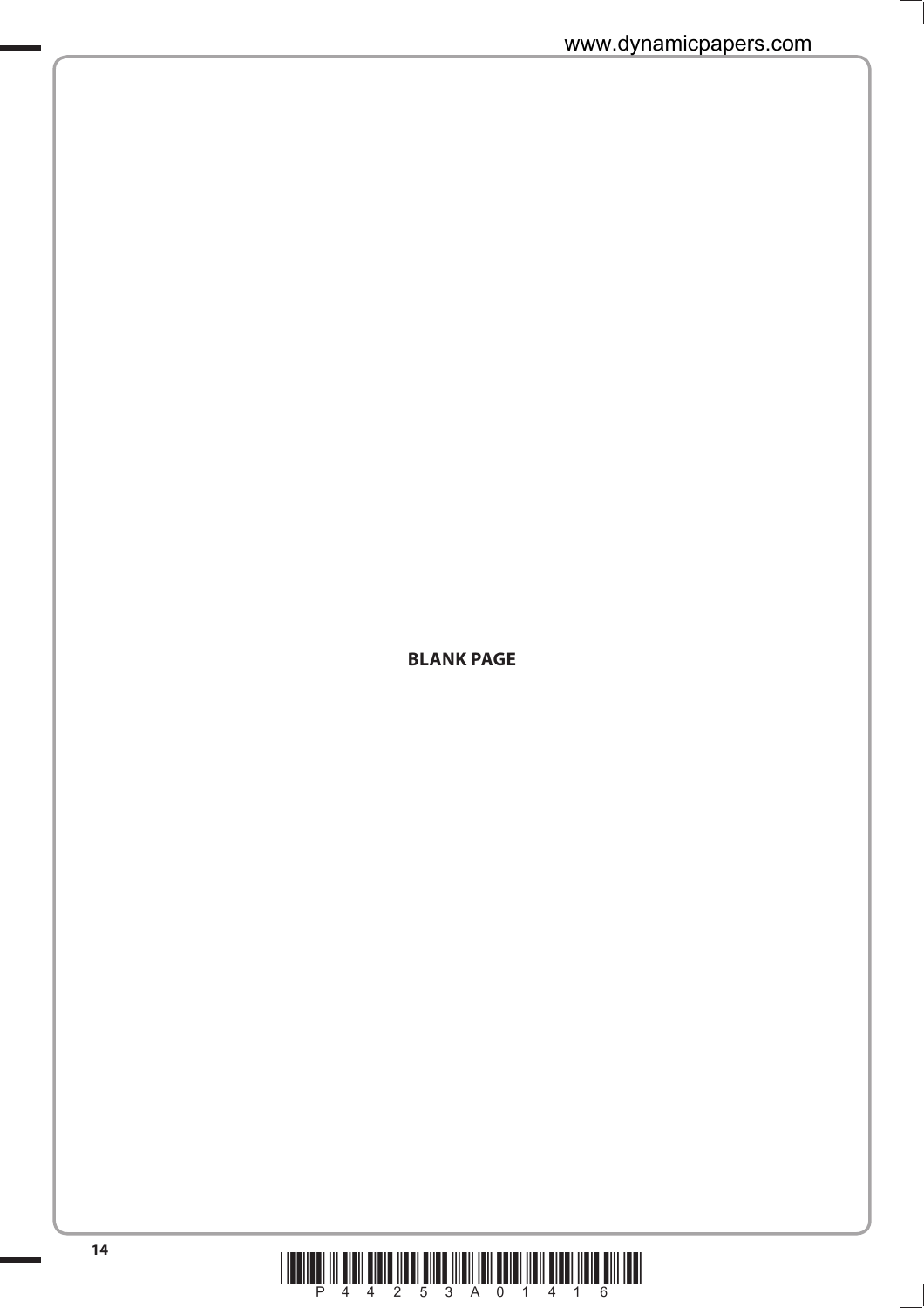